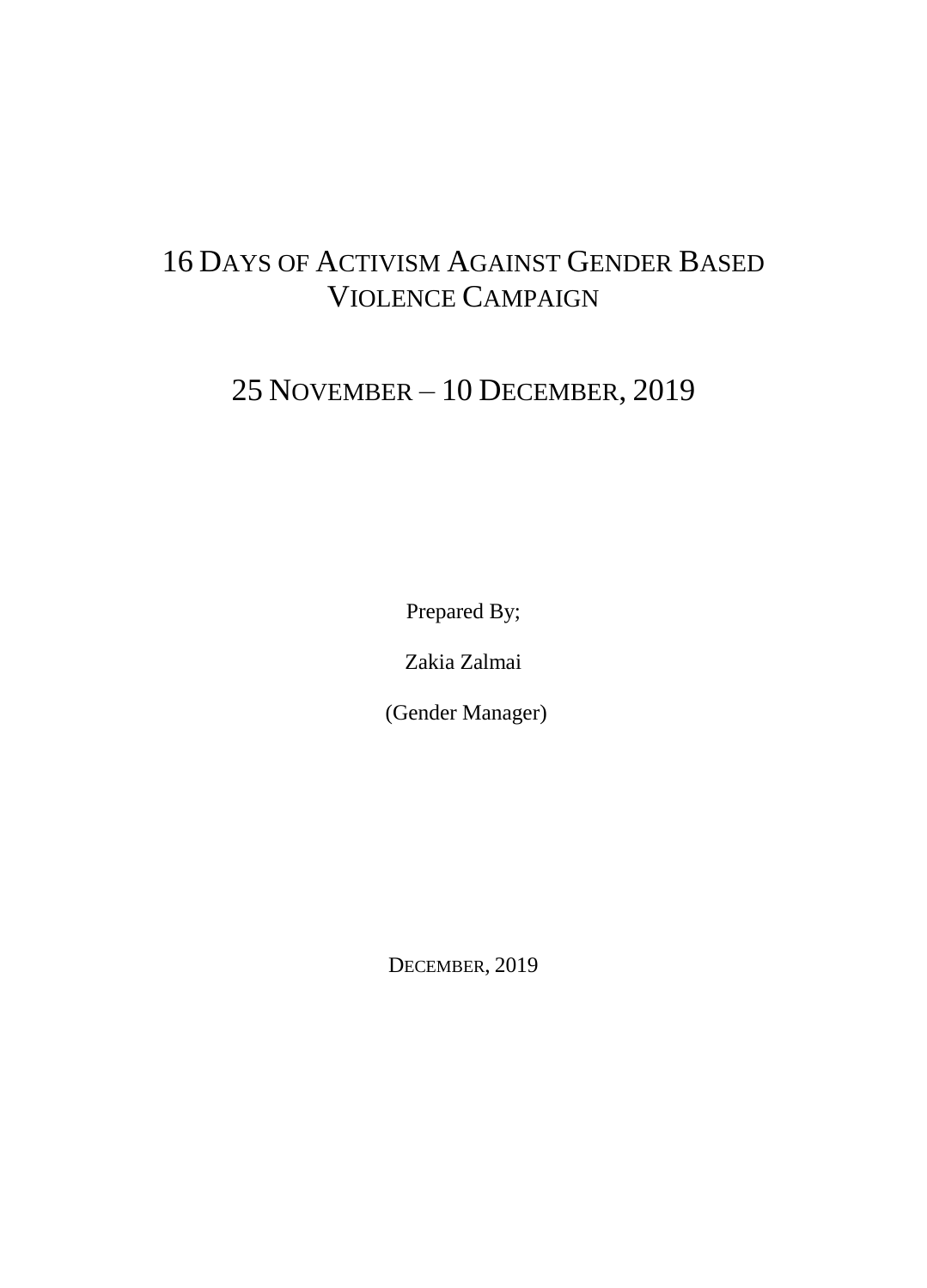#### **Humanitarian Organization for Sustainable Actions in Afghanistan (HOSAA)**

#### **HOSAA Volunteer Activity Report**

### **A Detail Report on**

#### **16 Days of Activism against Gender Based Violence Campaign**

### **Summary of Activity:**

| Event:                 | 16 Days of Activism against Gender Based Violence Campaign                                                                                                                                                                                                                                                                                                                            |
|------------------------|---------------------------------------------------------------------------------------------------------------------------------------------------------------------------------------------------------------------------------------------------------------------------------------------------------------------------------------------------------------------------------------|
| Duration:              | $25th$ November – $10th$ December                                                                                                                                                                                                                                                                                                                                                     |
| Activity:              | Public Awareness Campaign through public awareness event                                                                                                                                                                                                                                                                                                                              |
| Program:               | Mobilizing Action by HOSAA                                                                                                                                                                                                                                                                                                                                                            |
|                        | Kabul English Learning Center (KELC)                                                                                                                                                                                                                                                                                                                                                  |
| Participants/Speakers: | Staff of HOSAA, Staff of KELC, Students, National and International Guests                                                                                                                                                                                                                                                                                                            |
|                        | Mohammad Edress Safi (Director of HOSAA)<br>٠<br>Abdul Waheed Stanekzai Head of Board of HOSAA<br>$\bullet$<br>Zakia Zalmai Gender Manager<br>$\bullet$<br>Maliha Zalmay Gender team Member<br>٠<br>Masuda Humdam Gender team Member<br>٠<br>Roya Afghan Gender team Member<br>Visa Zakhair<br>$\bullet$<br>Ziaullah Karokhair<br>$\bullet$<br>Ahmad Murtaza Badar<br>Zainullah Safai |
| Topics:                | <b>Elimination of Gender Based Violence</b>                                                                                                                                                                                                                                                                                                                                           |
| Provide r:             | Volunteer Activity by Gender Manager of HOSAA                                                                                                                                                                                                                                                                                                                                         |
| Implementing Org.:     | Humanitarian Organization for Sustainable Actions in Afghanistan (HOSAA)                                                                                                                                                                                                                                                                                                              |
| Organizers:            | Project staff;                                                                                                                                                                                                                                                                                                                                                                        |
|                        | Zakia Zalmai / Gender Manager<br>Mohammad Edress Safi (HOSAA Director)<br>$\bullet$                                                                                                                                                                                                                                                                                                   |

Organization for Sustainable Actions in Afghanistan (HOSAA) organized an event which was leaded by Gender Manager on "The 16 Days of Activism against Gender Violence" . In this event the concept, goals, and themes of GBV was discussed and explained to both male and female staff to give them awareness about this campaign and to encourage them to take action and achieve this campaign goals. In this program some national and international guests wore invited too. This event was held in the yard of Kabul English Learning Center which the majority of participants of campaign wore their staff and students.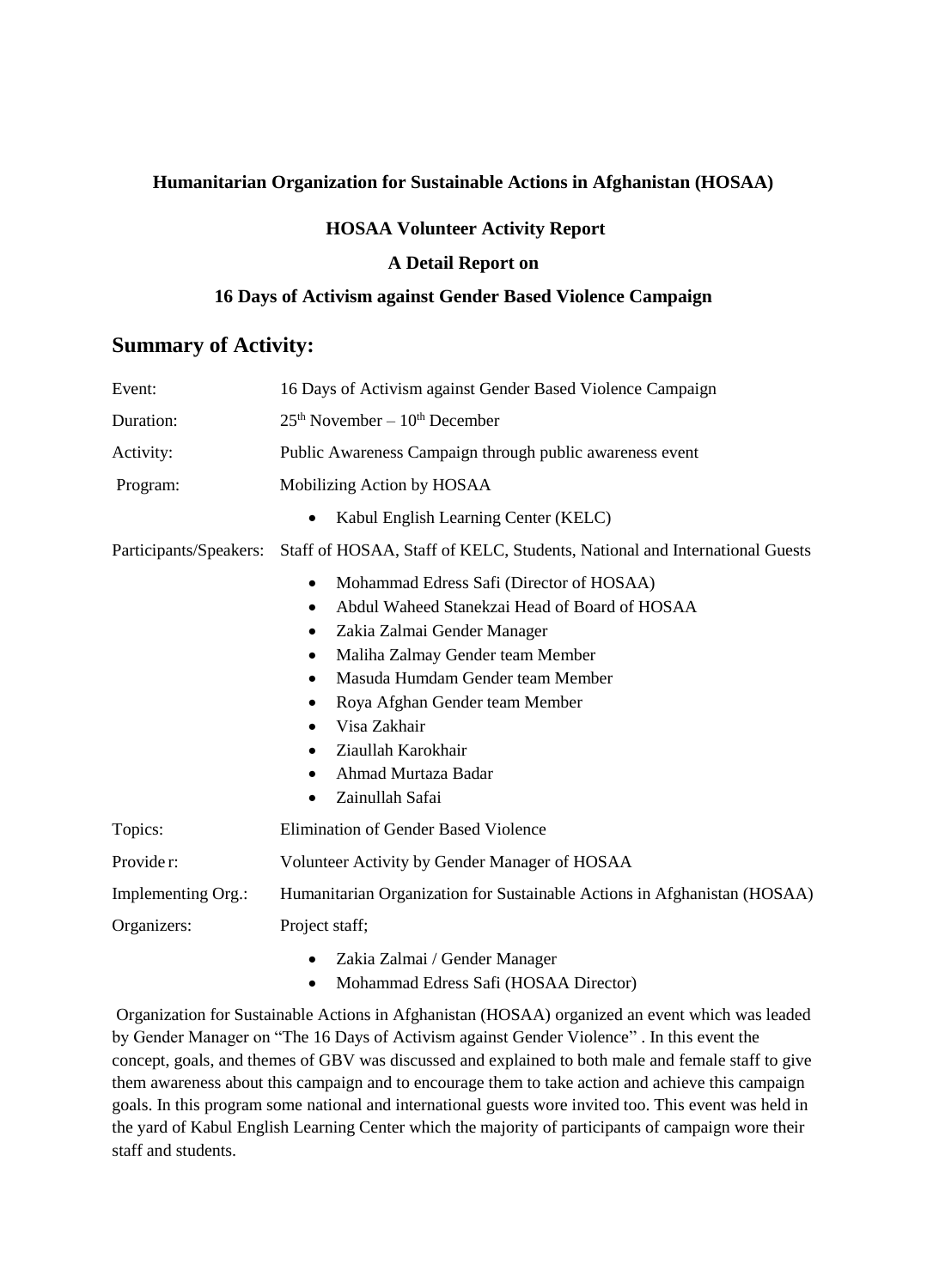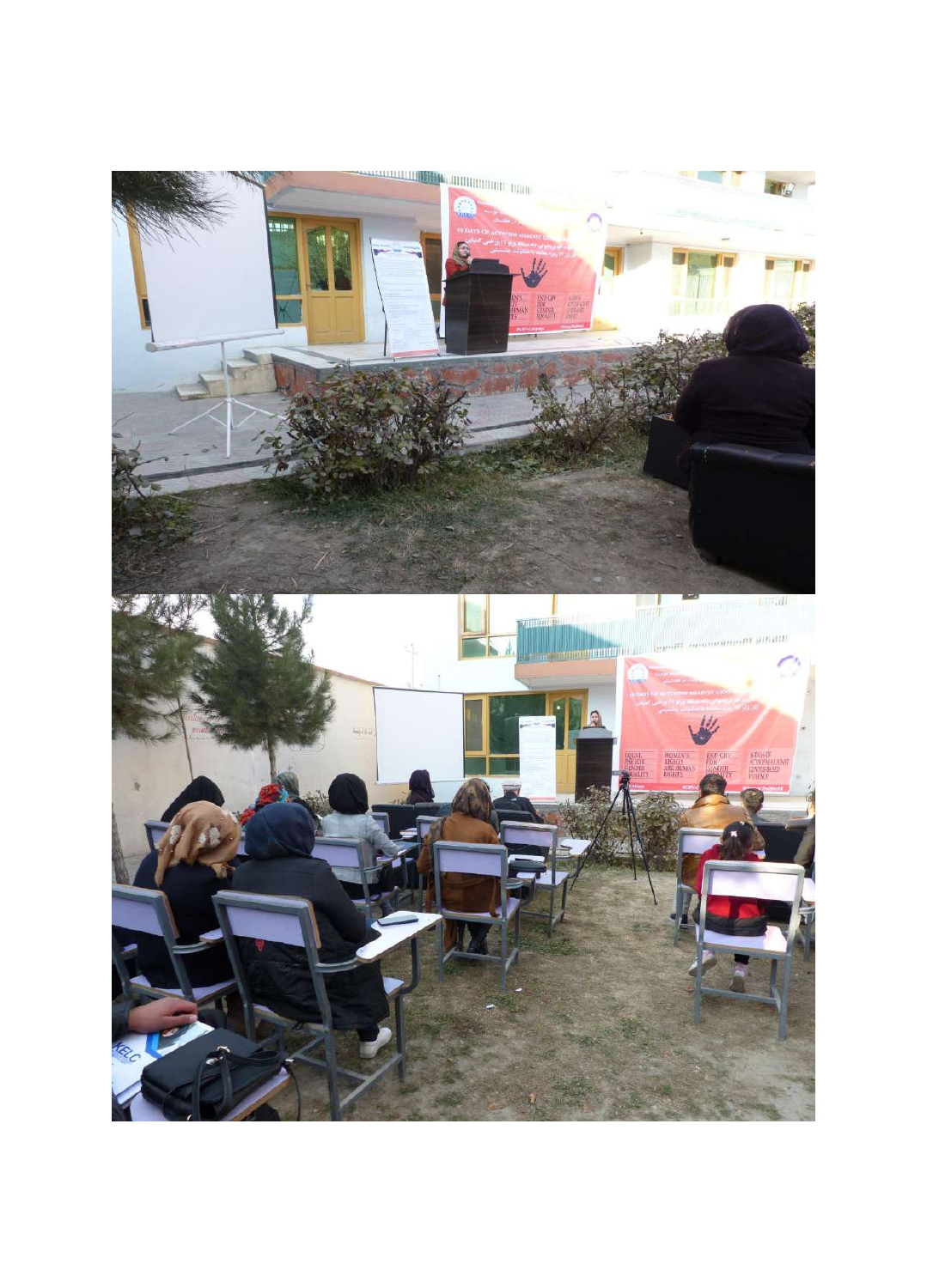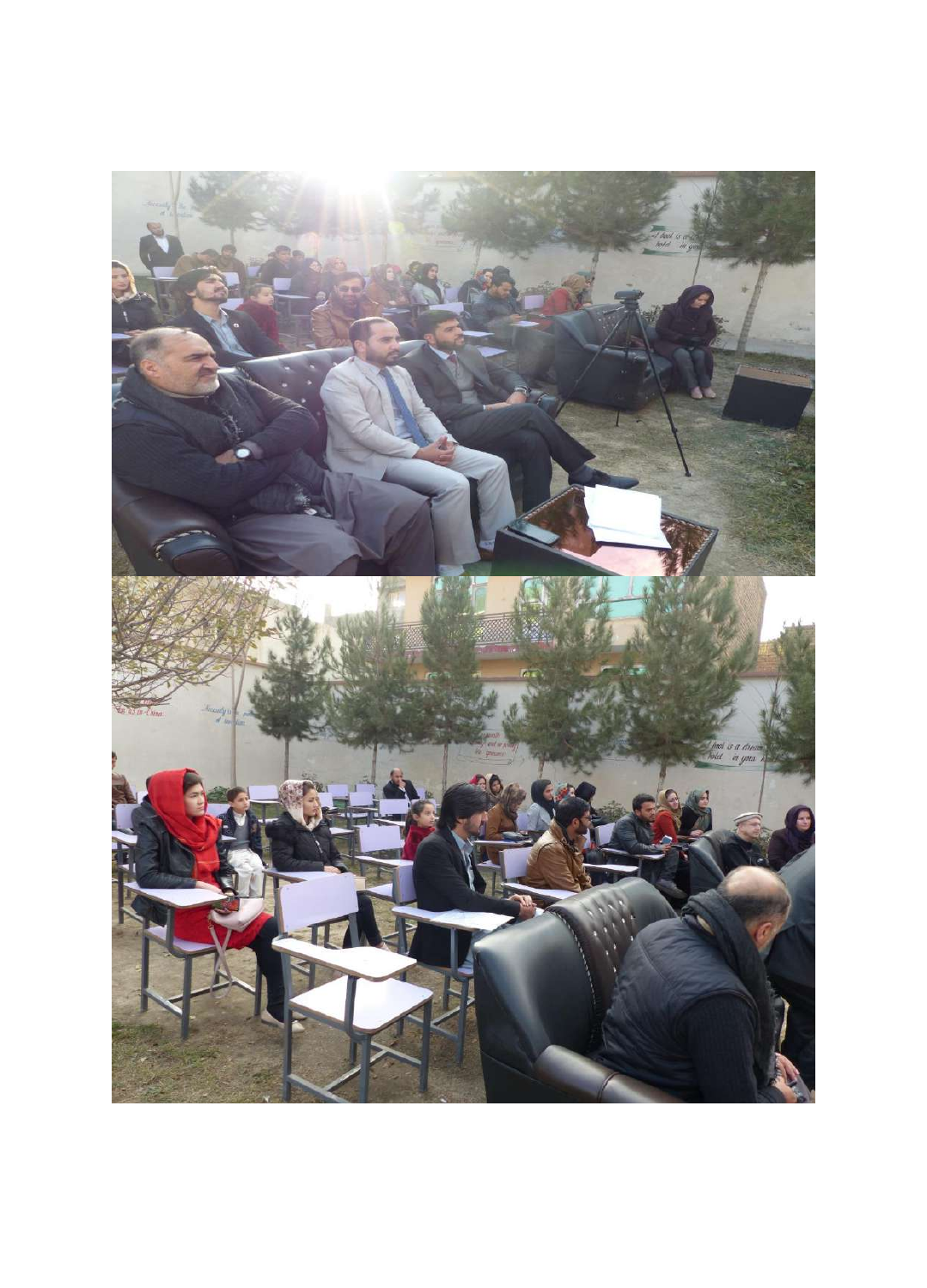